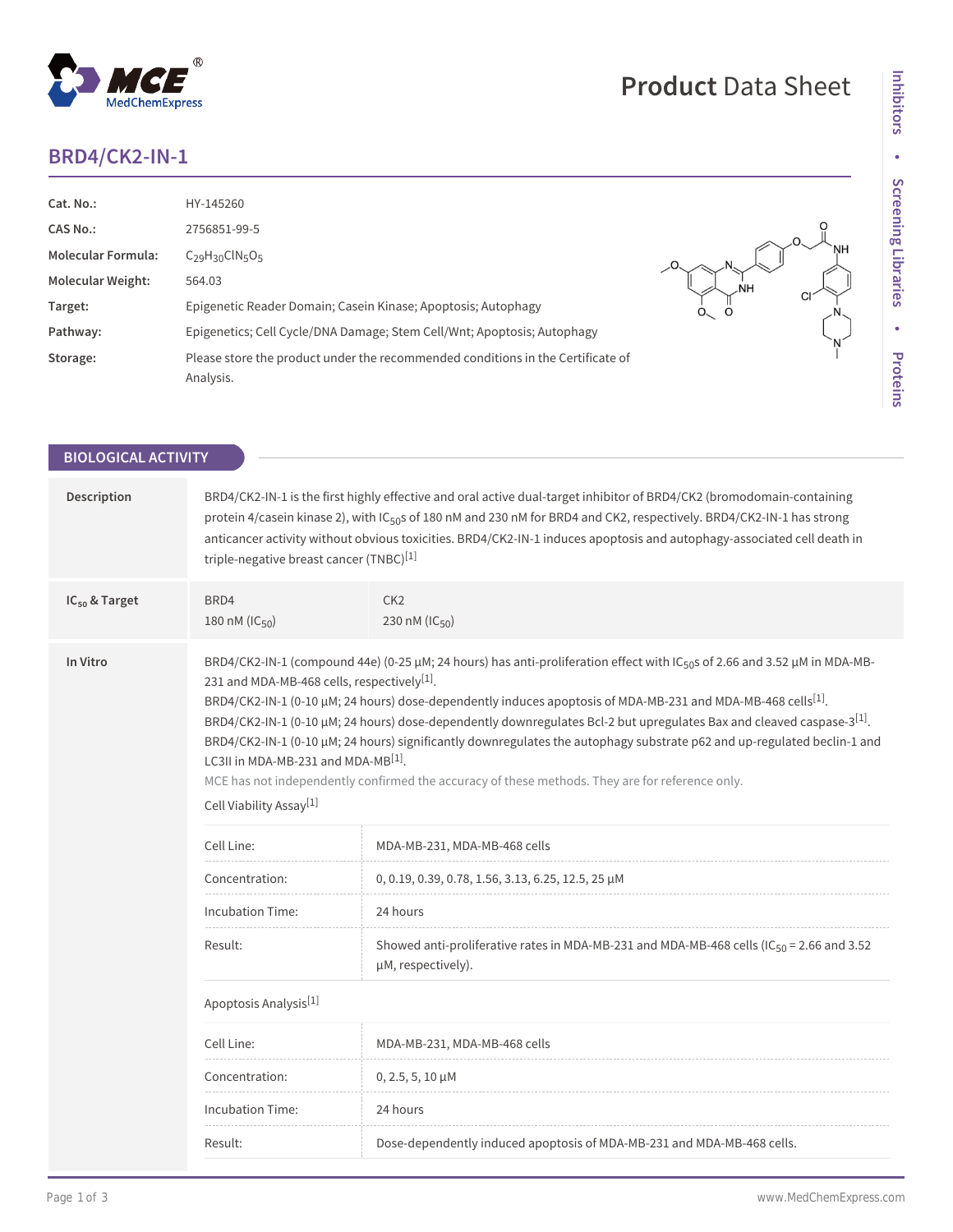# Western Blot Analysis[1] Cell Line: MDA-MB-231, MDA-MB-468 cells Concentration: 0, 2.5, 5, 10 μM Incubation Time: 24 hours Result: Dose-dependently downregulated Bcl-2 but upregulated Bax and cleaved caspase-3. Cell Line: Concentration: Incubation Time: Result:

**In Vivo** BRD4/CK2-IN-1 (25 and 50 mg/kg; intragastric administration; daily for 19 days) inhibits tumor growth in TNBC xenograft models[1] .

> BRD4/CK2-IN-1 (25 and 50mg/kg; intragastric administration; daily for 19 days) shows weak toxicity measured by body weight loss in the MDA-MB-231 and MDA-MB-468 xenograft models $^{[1]}$ .

Preliminary Assessment of Pharmacokinetics (PK) profile of BRD4/CK2-IN-1 $^{\left[ 1\right] }$ .

| iv $(1 \text{ mg/kg})$ | po (10 mg/kg)   |
|------------------------|-----------------|
| $4.21 \pm 0.57$        | $5.14 \pm 0.71$ |
| $237 + 11$             | $206 \pm 6$     |
| 579±49                 | 2079±130        |
| 588±36                 | 2090±146        |
| $21.1 \pm 2.6$         |                 |
| $57.4 \pm 1.3$         |                 |
|                        | 32.5            |
|                        |                 |

MCE has not independently confirmed the accuracy of these methods. They are for reference only.

| Animal Model:   | Female nude mice (BALB/c, 6-8 weeks, 20-22 g) bearing MDA-MB-231 cells <sup>[1]</sup>                                 |
|-----------------|-----------------------------------------------------------------------------------------------------------------------|
| Dosage:         | 25 and 50 mg/kg                                                                                                       |
| Administration: | Intragastric administration; daily for 19 days                                                                        |
| Result:         | Had the most pronounced tumor growth inhibition (TGI) (63.8%) in the MDA-MB-231<br>xenograft tumor model at 50 mg/kg. |

### **REFERENCES**